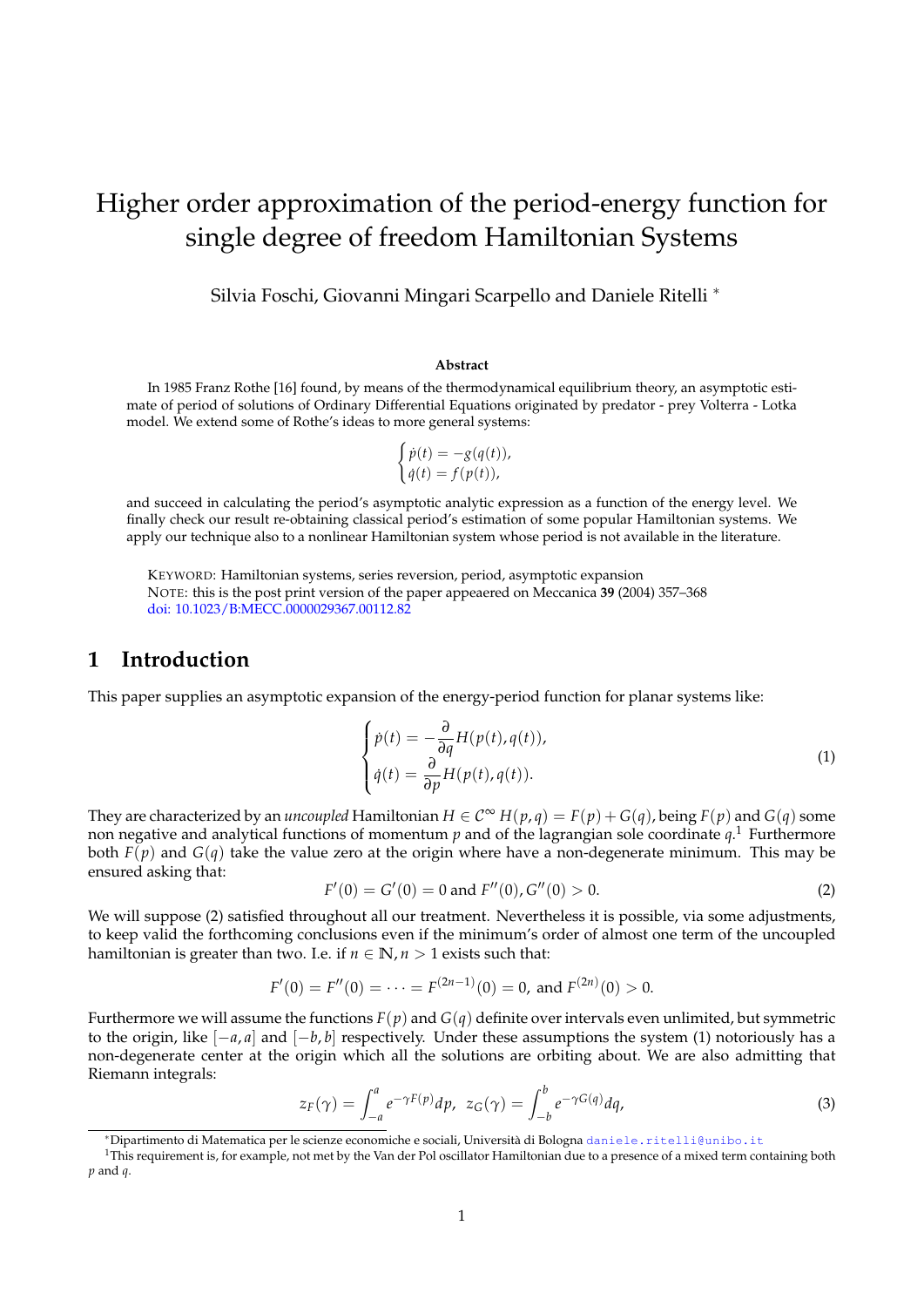converge absolutely. Typically the *p* variable means momentum, then  $F(p)$  domain is the whole real axis. On the contrary, the  $G(q)$  domain is depending upon the system's geometry and the field of forces which it is merged in. All these systems have an Hamiltonian like:

$$
H(p,q) = \frac{1}{2m}p^2 + G(q).
$$

Several features of system (1) have been tackled: e. g. in [4] the inverse problem is solved to find those Hamiltonian systems having a given period function *T*(*h*). On the contrary, in [5] the isochronism is studied, i.e.  $T(h)$  = constant.

The monotonicity of period function has been often considered: see [18], [16], [17] and, more recently, [7] and [2]. A great effort has been made in order to detect asymptotic approximations for period function, [16], [17], [9], [10] and [19]. To compute the period of solutions of (1) can be useful also to delayed differential equations analysis of Kaplan-Yorke type, [11] :

$$
\dot{x}(t) = -g(x(t-1)),
$$

where  $g : \mathbb{R} \to \mathbb{R}$  is odd and:

$$
xg(x) > 0 \text{ for } x \neq 0 \text{ and } g(0) = 0.
$$

Let us fix a bit of terminology, following [16] and [4]. We will start with the function  $(t, h) \in \mathbb{R} \times [0, +\infty) \to$  $(p,q) \in \mathbb{R}^2$  where the couple  $(p(t), q(t))$  is the (1) solution such that  $q(0,h) = 0$ ,  $p(0,h) \ge 0$  and for each  $(t, h) \in \mathbb{R} \times [0, +\infty)$ :

$$
H(p(t,h), q(t,h)) = h.
$$

The notation  $p(t, h)$  and  $q(t, h)$  means that to each energy level h, one and only one solution there will be to (1). Furthermore the *period function* is utilized  $T : h \in [0, +\infty) \to T(h) \in (0, +\infty)$  for each  $(t, h) \in \mathbb{R} \times [0, +\infty)$ defined by:

$$
p(t + T(h), h) = p(t, h), q(t + T(h), h) = q(t, h),
$$

where  $T(h)$  is the fundamental period, namely the smallest positive number expressing a periodicity linked to the energy level *h*. Rothe introduced in [16] and [17] the aforementioned concepts in the case of Volterra - Lotka equations, where  $F(p) = c(e^p - p - 1)$  and  $G(q) = a(e^q - q - 1)$ . He established an asymptotic expansion theorem<sup>2</sup> concerning period function. We mean to generalize that theorem.

Rothe's Theorem is (see 1985, Lemma 3 page 133):

<sup>2</sup>The asymptotic expansions took their origin in such a way. If one tries to solve the ordinary differential equation:

$$
y'+y=\frac{1}{x}
$$

for large *x*, and looks for a function of the form:

$$
y(x) = \sum_{m=1}^{\infty} a_m x^{-m},
$$

he will find (see [14], page 6):

$$
y(x) = \frac{0!}{x^1} + \frac{1!}{x^2} + \frac{2!}{x^3} + \frac{3!}{x^4} + \cdots
$$

This series, using e.g. the ratio test, is found to diverge for all values of *x*. Truncating it after  $n \in \mathbb{N}$  terms, the remainder  $R_n(x)$  will be a function of both *n* and *x* such that  $R_n(x) \to \infty$  for  $n \to \infty$  for any *x*.

But fixing *n*, the truncation error after *n* terms is numerically less than first  $(n + 1)$ <sup>th</sup> neglected term. Such a series, even if considered by Euler (1707-1783), Laplace (1749-1827), Puiseux (1820-1883), Borel (1871-1956) and others, is referred as *asymptotic series of Poincar´e type* (H. Poincaré (1854-1912): Les méthodes nouvelles de la mécanique céleste, 1893, II, ch. VII.) E. Borel, in a paper published in the VI volume (1899) of the Annales de l'Ecole Normale Superieure, defined the absolute summability of a divergent series and established by theorem how this property enables to handle the series, exactly as if it were a convergent one.

The relationship between the asymptotic expansion and  $y(x)$  is written as:

$$
y(x) \sim \frac{0!}{x^1} + \frac{1!}{x^2} + \frac{2!}{x^3} + \frac{3!}{x^4} + \cdots
$$

The right hand side series is asymptotic to *y*(*x*) in the neighbourhood of *x*  $\rightarrow \infty$ .

It is useful to underline that the above definition has been generalized: in such a way a series of the type:

$$
a_0 + a_1 x + a_2 x^2 + a_3 x^3 + \dots + a_j x^j + \dots
$$

is said to be asymptotic to  $y(x)$  in  $x = 0$ , if:

$$
\lim_{x \to 0} \frac{1}{x^n} \left[ y(x) - \sum_{j=0}^{n-1} a_j x^j \right] = 0.
$$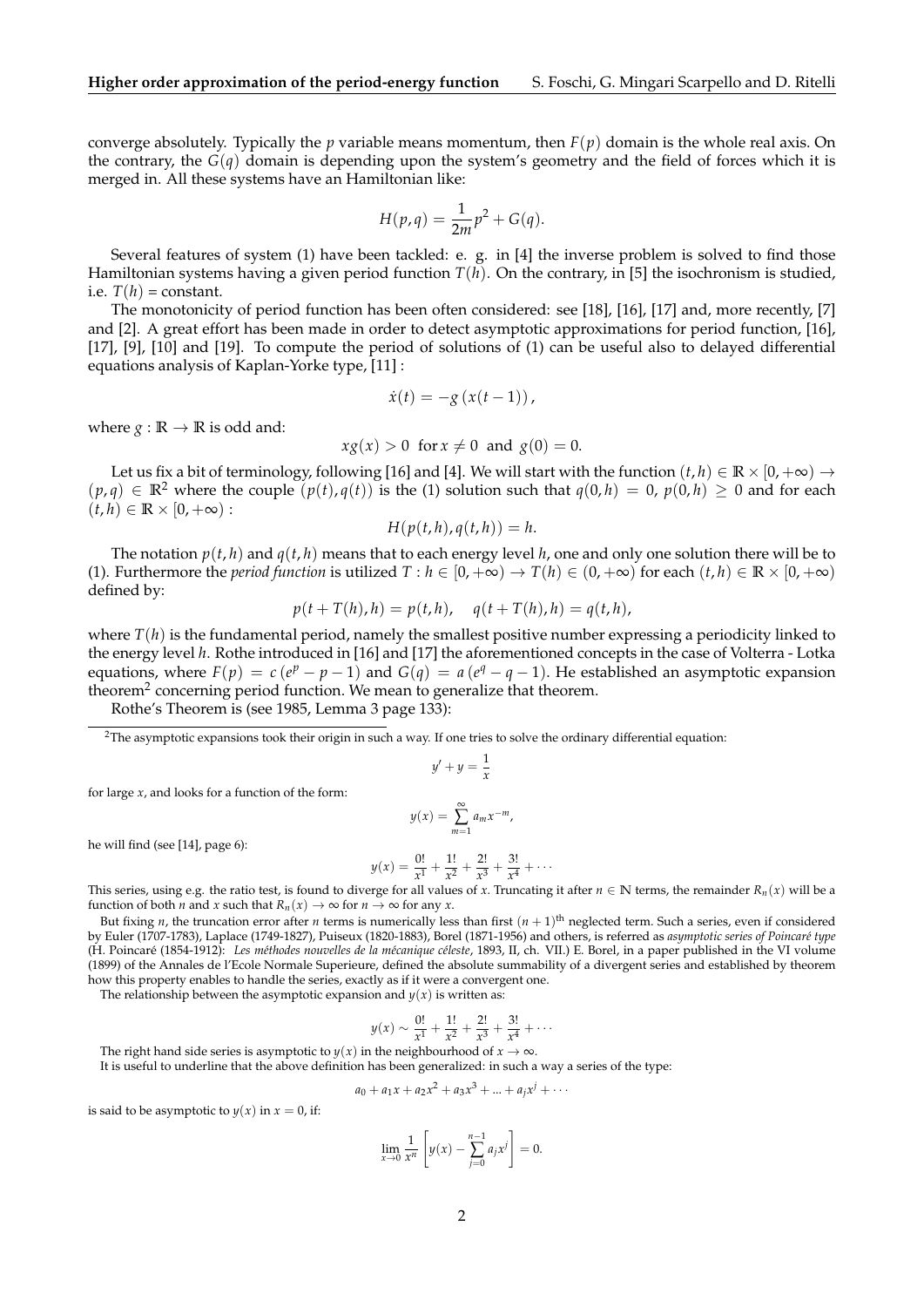**Theorem 1.1.** *The energy-period T*(*h*) *has the asymptotic expansion:*

$$
T(h) \sim a_0 + a_1 h + a_2 \frac{h^2}{2} + a_3 \frac{h^3}{3!} + \cdots
$$

*where:*

$$
a_0 = \frac{2\pi}{\sqrt{ac}},
$$
  
\n
$$
a_1 = \frac{\pi}{6\sqrt{ac}} \left(\frac{1}{a} + \frac{1}{c}\right),
$$
  
\n
$$
a_2 = \frac{\pi}{144\sqrt{ac}} \left(\frac{1}{a} + \frac{1}{c}\right)^2,
$$
  
\n
$$
a_3 = -\frac{139\pi}{25,920\sqrt{ac}} \left(\frac{1}{a} + \frac{1}{c}\right) \left(\frac{1}{a^2} + \frac{1}{c^2} - \frac{154}{139}\frac{1}{ac}\right)
$$

The following observations are valid for both: Theorem (1.1) and our successive work:

- in general one cannot establish convergency for the Maclaurin series of the energy period function asymptotically expanded in the sense of Poincaré;
- asymptotic expansion can be obtained only for small oscillations performed at low energy levels. As we shall see later, this restriction about validity range of the approximation, is depending on Laplace reverse transform of asymptotic expansions of integrals like (3). Such asymptotic espansions are valid for large values of the argument object of the reverse transform;
- Rothe made an asymptotic expansion of Volterra-Lotka system driven by that of the logarithm of Gamma function,<sup>3</sup> see [20] pp. 251-253. In our more general approach we will construct our asymptotic expansions following Laplace's method for the integrals, see [15] chapter 3 .

Our article's main result is:

**Theorem 1.2.** *The energy-period function of a system (1) can be asymptotically espanded in this way:*

$$
T(h) \sim \sum_{n=1}^{\infty} \zeta_n \frac{h^{n-1}}{(n-1)!},\tag{4}
$$

*with:*

*where:*

*ζ<sup>n</sup>* = *n* ∑ *k*=1 *αkβk* ,  $(5)$ 

.

$$
\alpha_k = (2k-1) \cdot f_{2k-1} \cdot \Gamma\left(\frac{2k-1}{2}\right),
$$
  
\n
$$
\beta_k = (2n+1-2k) \cdot g_{2n+1-2k} \cdot \Gamma\left(\frac{2n+1-2k}{2}\right),
$$

*and the coefficients*  $f_n$ *,*  $g_n$  *are obtained inverting the power series of*  $F(p)$  *and*  $G(q)$ *, i.e.:* 

$$
F(p) = x \Rightarrow p \sim \sum_{n=1}^{\infty} f_n x^{\frac{n}{2}},
$$
  

$$
G(q) = x \Rightarrow q \sim \sum_{n=1}^{\infty} g_n x^{\frac{n}{2}}.
$$

We wish to stress that the symbol  $\sum_{n=1}^{\infty}$  should be intended in sense of the asymptotic expansions. At introduction's closure, we highlight that the particular asymptotic expansion of the period function obtained in [16] was used for proving its monotonicity.

 $3$ The astronomers persevered in using divergent series, even if banned by Cauchy (1789-1857), urged by the necessities of their science. But by Cauchy himself these series were later deemed really helpful, and in a famous article (Sur l'emploi légitime des séries divergentes, 1843) he treated the Sterling series for calculating ln Γ(*x*), *x* >> 1. He also proved that, having fixed the number *n* of terms, the absolute error in truncating the series after *n* terms is less than the first neglected term, and decreases for *x* rising.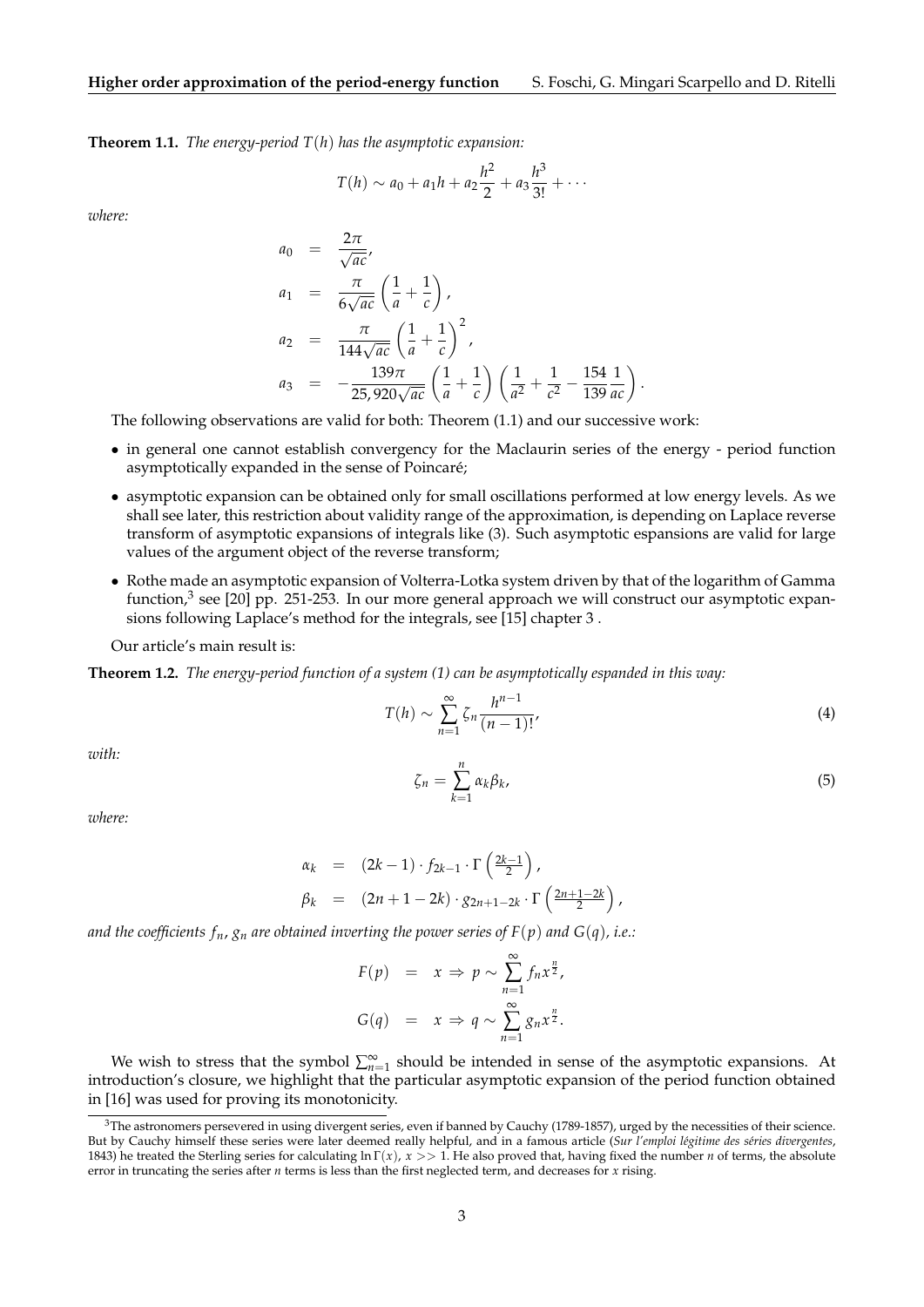## **2 The main result**

This section will show how Rothe's early approach has been extended to the general case:

$$
\begin{cases}\n\dot{p}(t) = -g(q(t)), \\
\dot{q}(t) = f(p(t)),\n\end{cases}
$$
\n(6)

where:

$$
f(p) = \frac{d}{dp}F(p), \ g(q) = \frac{d}{dq}G(q).
$$

Let us define the *state sum function* (or: *canonical partition function*) generated by the Hamiltonian system (6) for  $\beta \in (0, +\infty)$ :

$$
Z(\beta) = \iint_{\mathcal{R}} e^{-\beta \left( F(p) + G(q) \right)} dp dq. \tag{7}
$$

where  $R$  is the rectangle obtained as cartesian product of domains of  $F(p)$  and  $G(q)$ . Such a definition coincides with that given in [16] for Volterra-Lotka system. Remembering (3) we can express (7) as:

$$
Z(\beta) = z_F(\beta) z_G(\beta), \qquad (8)
$$

as a consequence of iterated integration. The relationship linking the *state sum function* to energy-period function is highlighted (see also [16] pag. 131 eq. (12) and [17] pag. 132 eq. (19)) by the:

**Theorem 2.1.** *The state sum function is the Laplace transform of energy-period function T*(*h*).

Then the remarkable formula:

$$
Z(\beta) = \int_0^{+\infty} e^{-\beta h} T(h) dh,
$$
\n(9)

holds. The main problem to be solved in order to achieve a series development of energy-period function *T*(*h*) is to construct an asymptotic espansion of integrals in (3). This can be accomplished following Laplace, as presented by  $[15]$ .<sup>4</sup> He takes into account parametric integrals like:

$$
I(\gamma) = \int_{a}^{b} e^{-\gamma R(z)} dz,
$$
\n(10)

where  $a, b, R(z)$  do not depend on the real parameter  $\gamma > 0$ ,  $R \in \mathbb{C}^{\infty}$ . If  $R(a) = 0$  and  $R$  is analytic, with absolute minimum in  $x = a$  and then  $R''(a) > 0$ , Olver establishes:

**Lemma 2.1.** *If*  $\gamma \rightarrow +\infty$  *, then the asymptotic expansion holds:* 

$$
\int_{a}^{b} e^{-\gamma R(z)} dz \sim \sum_{n=1}^{+\infty} \frac{n}{2} \Gamma\left(\frac{n}{2}\right) \frac{c_n}{\gamma^{\frac{n}{2}}},\tag{11}
$$

*with c<sup>n</sup> computed by performing the reversion:*

$$
R(z) = x \iff z = \sum_{n=1}^{\infty} c_n x^{\frac{n}{2}}.
$$

*Proof.* See [15], Theorem 8.1, pages 86-87.

$$
\text{Erfc}(T) = \int_T^{\infty} e^{-t^2} dt = \frac{e^{-T^2}}{2T} \left[ 1 - \frac{1}{2T^2} + \frac{1 \cdot 3}{(2T^2)^2} - \frac{1 \cdot 3 \cdot 5}{(2T^2)^3} + \cdots \right],
$$

and, even if conscious of the divergent character of the series, he used it for evaluating Erfc(*T*), for *T* >> 1.

 $\Box$ 

<sup>&</sup>lt;sup>4</sup>Laplace (*Théorie analytique des probabilités*, third edition, 1820), integrating iteratively by parts, obtained the error complementary function: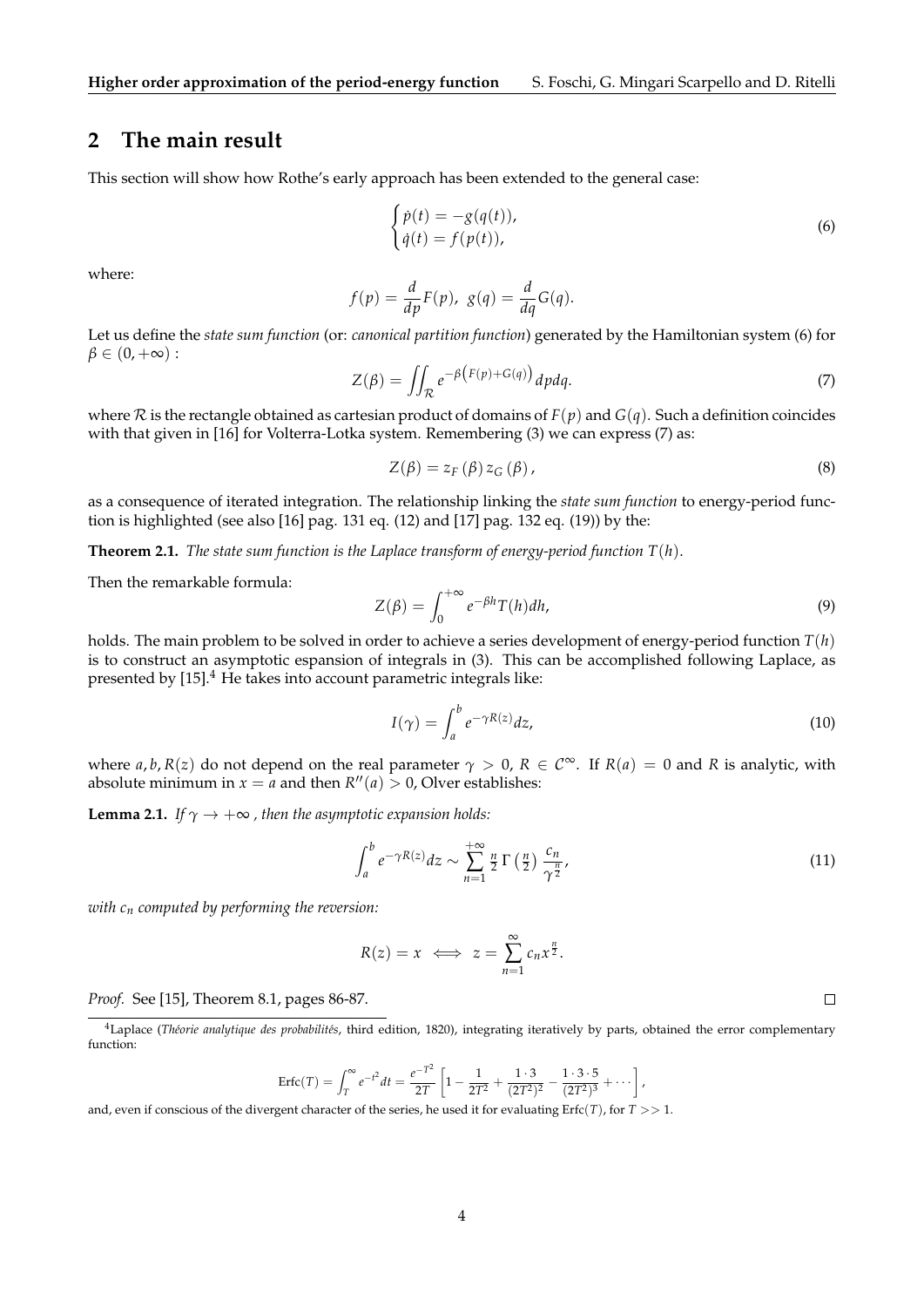Once again each series should be intended as asymptotic expansion. We have to manage bilateral integrals: then it will be useful to decompose them. For instance the first integral in (3) can be written:

$$
\int_0^a e^{-\beta F(-p)} dp + \int_0^a e^{-\gamma F(p)} dp.
$$

Then we have to revert not only  $F(p)$ , but also  $F(-p)$ . By inspecting reversion formula, we denote with  $f_n^+$  the reversion coefficients of  $F(p)$  and with  $f_n^-$  the  $F(-p)$  ones. Then, if  $n \in \mathbb{N}$  is even, we have:

$$
f_n^+ + f_n^- = 0,
$$

whilst, if  $n \in \mathbb{N}$  is odd:

 $f_n^+ - f_n^- = 0.$ 

The reader is referred to [12] pages 187-188, where the change  $p^2 = x$  has been made. Of course the assumptions (2) imply that the asymptotic series so obtained is a Puiseux one.<sup>5</sup> In this way we established the validity of:

**Lemma 2.2.** If  $f_n$  and  $g_n$  are the coefficients obtained reverting  $F(p)$  and  $G(q)$ , then the integrals introduced in (3) *allow the asymptotic expansions:*

$$
z_F(\gamma) \sim \sum_{n=1}^{\infty} (2n-1) f_{2n-1} \Gamma\left(\frac{2n-1}{2}\right) \gamma^{-\frac{2n-1}{2}},
$$
  

$$
z_G(\gamma) \sim \sum_{n=1}^{\infty} (2n-1) g_{2n-1} \Gamma\left(\frac{2n-1}{2}\right) \gamma^{-\frac{2n-1}{2}}.
$$

Finally, let us go to the last Lemma necessary for Theorem (1.2).

**Lemma 2.3.** *The state sum function (7) can be expanded asymptotically:*

$$
Z(\beta) \sim \sum_{n=1}^{\infty} \zeta_n \beta^{-\frac{1}{n}},
$$

*with:*

$$
\zeta_n = \sum_{k=1}^n (2k-1) f_{2k-1} \Gamma\left(\frac{2k-1}{2}\right) (2n+1-2k) g_{2n+1-2k} \Gamma\left(\frac{2n+1-2k}{2}\right).
$$

*Proof.* Recalling Lemma (2.2) and observing that the asymptotic expansions can be seen as power series of odd degree in the variable  $x=\gamma^{-\tfrac{1}{2}}$ , we can use Cauchy's product formula for power series, obtaining:

$$
\sum_{n=1}^{\infty} \xi_{2n-1} x^{2n-1} \times \sum_{n=1}^{\infty} \eta_{2n-1} x^{2n-1} = \sum_{n=1}^{\infty} \zeta_{2n} x^{2n},
$$

where:

$$
\zeta_{2n} = \sum_{k=1}^{n} \xi_{2k-1} \eta_{2n-(2k-1)}.
$$

Thesis then follows from (8).

*Proof of Theorem (1.2).* Proof now follows solely from a reverse Laplace transformation by Theorem (2.1).  $\Box$ 

 $y = a_0 + a_1 x^{r_1} + a_2 x^{r_2} + \cdots$ where  $r_k$  are rational numbers. For example if  $y^2(1+x)^2 = x$ , we have:

$$
y = \frac{x^{\frac{1}{2}}}{1+x} = x^{\frac{1}{2}} \left( 1 - x + x^2 - x^3 + \cdots \right),
$$

 $\Box$ 

<sup>5</sup> It was a Newton (1642-1727) remarkable discovery (*De methodis serierum et fluxionum*, 1671) that any algebraic function *y* can be expressed as a fractional power series in *x*:

in particular, near to the origin, there are two values of *y* for each *x*. In such a way, a series expansion - different from the usual Maclaurin one - is capable of describing the function *branching behaviour* which, for small *x*, tends to square root of *x*, and then is a two-valued function. Newton contributed an ingenious algorithm for obtaining the successive powers of *x*. A more rigorous proof was given two centuries later by V. Puiseux in the memoir *Recherches sur les fonctions algébriques* (1850). For this reason the fractional power series expansion of algebraic functions is now called *Puiseux expansion.*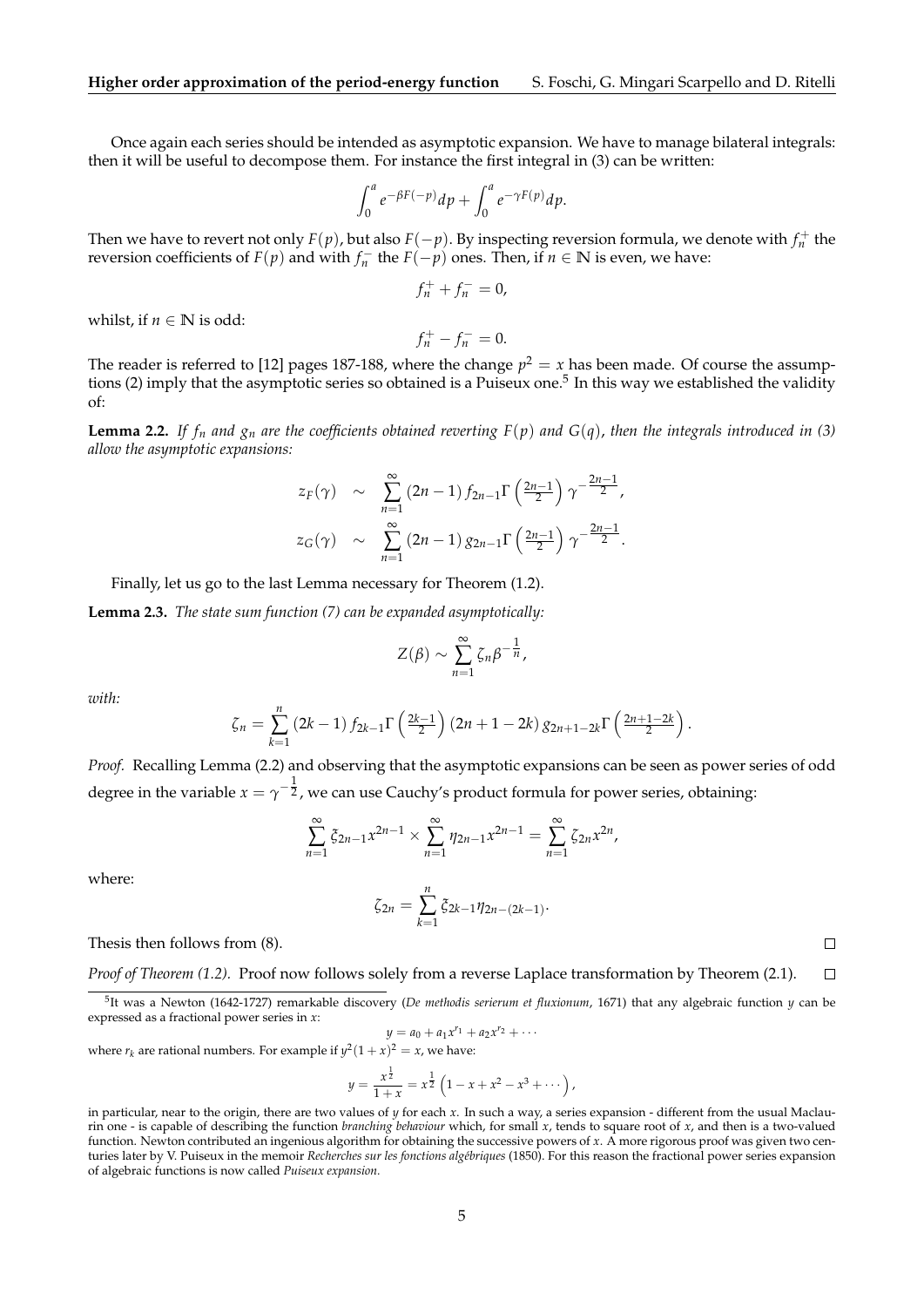## **3 Applications**

Now we are going to expand asymptotically the period function of well known Hamiltonian systems. For the elementary case of the linear oscillator we have:

$$
H(p,q) = \frac{1}{2m}p^2 + \frac{1}{2}aq^2; \, a, m > 0.
$$

Its period function is a constant, which we will find as a special case of Theorem (1.2).

Successively we will obtain the results of [16] concerning the Volterra-Lotka equations, whose Hamiltonian is:

$$
H(p,q) = a(ep - p - 1) + c(eq - q - 1); a, c > 0.
$$

We cannot neglect mathematical models whose period function depends on complete elliptic integrals, like the mathematical pendulum, whose Hamiltonian is:

$$
H(p,q) = \frac{1}{2m}p^2 + \frac{g}{\ell}(1 - \cos q) ; m, g, \ell > 0,
$$

or the Duffing nonlinear oscillator:

$$
H(p,q) = \frac{1}{2m}p^2 + \frac{1}{2}q^2 + \frac{1}{4}\varepsilon q^4; m, \varepsilon > 0.
$$

In last two systems we will compare our asymptotic expansion with those obtained expanding the complete elliptic integrals giving the periods.

Finally, we will apply our Theorem to further more complicated Hamiltonian systems whose period cannot be expressed even by special functions. Such a Hamiltonian function:

$$
H(p,q) = \frac{1}{2m}p^2 + \left(\frac{1-2b}{2} - \frac{-2b-2bq^2 + \sqrt{1+q^2} + q^2\sqrt{1+q^2}}{2\sqrt{1+q^2}}\right)\omega^2,
$$

 $m, b > 0$  models the behaviour of a single degree of freedom system - presented in [1] pag. 10 - made of a particle moving along a fixed straightline and under the elastic force of a wire fixed to another point not belonging to trajectory. The system's troubleness depends on the geometry only, being there neither weight, nor reactions, nor drag.

#### **3.1 The linear oscillator**

This very simple system is treated here for achieving an easy test of the Theorem (1.2). Here the reversion procedure is straightforward:

$$
F(p) = \frac{1}{2m}p^2 = x \Rightarrow p = (2m)^{\frac{1}{2}}x^{\frac{1}{2}},
$$

then the only nonzero term coming from the reversion is:  $f_1=(2m)^{\tfrac{1}{2}}.$  Analogously:

$$
G(q) = \frac{1}{2}aq^2 = x \Rightarrow q = \left(\frac{2}{a}\right)^{\frac{1}{2}} x^{\frac{1}{2}},
$$

and then  $g_1=\big(\frac{2}{a}\big)^{\tfrac{1}{2}}.$  Therefore applying formulas (4) and (5) we have:

$$
T(h) = \left(\Gamma\left(\frac{1}{2}\right)\right)^2 f_1 \cdot g_1 = \pi (2m)^{\frac{1}{2}} \left(\frac{2}{a}\right)^{\frac{1}{2}} = 2\pi \left(\frac{m}{a}\right)^{\frac{1}{2}}.
$$

The above formula allows to compute, from a very general point of view, the period of the second order linear differential equation:

$$
\ddot{p}(t) + \frac{a}{m}p(t) = 0.
$$

Of course the physical meaning of equation implies  $m > 0$  and  $a > 0$ .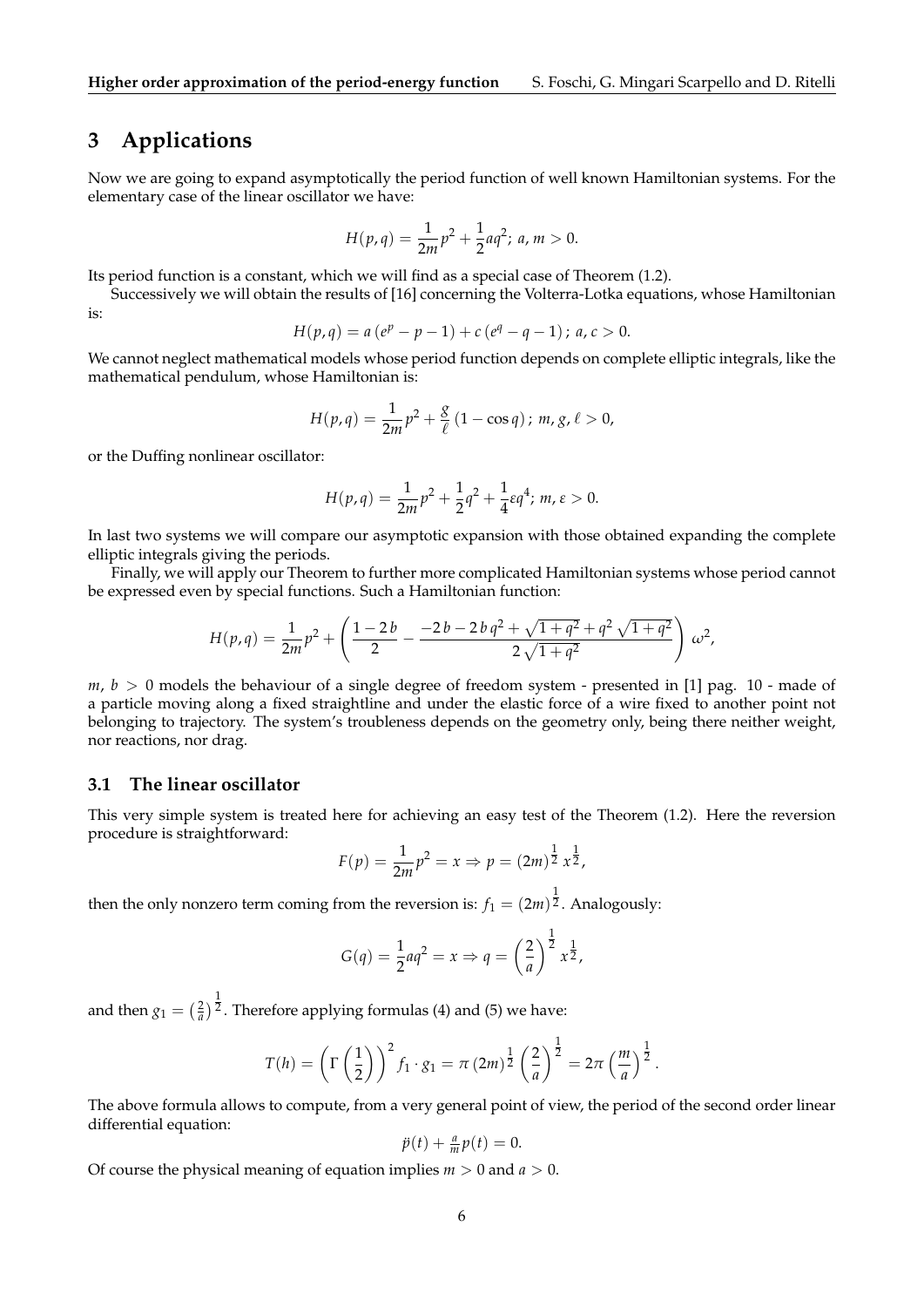## **3.2 The Volterra - Lotka system**

The Volterra - Lotka predator-prey system is quite different from the other ones considered hitherto, due to its not properly mechanical nature. Let us carry out reversion of  $F(p) = a(e^p - p - 1)$  and of  $G(q) =$ *c* (*e <sup>q</sup>* − *q* − 1) for obtaining *f*2*n*−<sup>1</sup> and *g*2*n*−<sup>1</sup> of Lemma 2.2. Otherwise speaking, we have to evaluate Puiseux series generated reverting both functions  $\tilde{F}(p) = F(p) + F(-p)$  and  $\tilde{G}(q) = G(q) + G(-q)$ . Computer Algebra plays an essential role here, because the relevant symbolic computations would require several days of work without it. Reverting  $\widetilde{F}(p) = x$  we obtain:

$$
p = 2\sqrt{2}\left(\frac{x}{a}\right)^{\frac{1}{2}} + \frac{\sqrt{2}}{9}\left(\frac{x}{a}\right)^{\frac{3}{2}} + \frac{1}{270\sqrt{2}}\left(\frac{x}{5}\right)^{\frac{5}{2}} + \\ -\frac{139}{170,100\sqrt{2}}\left(\frac{x}{a}\right)^{\frac{7}{2}} - \frac{571}{36,741,600\sqrt{2}}\left(\frac{x}{a}\right)^{\frac{9}{2}} + \\ +\frac{163,879}{16,974,619,200\sqrt{2}}\left(\frac{x}{a}\right)^{\frac{11}{2}} + \cdots
$$

Analogously from  $\tilde{G}(q) = x$  we get:

$$
q = 2\sqrt{2}\left(\frac{x}{c}\right)^{\frac{1}{2}} + \frac{\sqrt{2}}{9}\left(\frac{x}{c}\right)^{\frac{3}{2}} + \frac{1}{270\sqrt{2}}\left(\frac{x}{5}\right)^{\frac{5}{2}} + \\ - \frac{139}{170,100\sqrt{2}}\left(\frac{x}{c}\right)^{\frac{7}{2}} - \frac{571}{36,741,600\sqrt{2}}\left(\frac{x}{c}\right)^{\frac{9}{2}} + \\ + \frac{163,879}{16,974,619,200\sqrt{2}}\left(\frac{x}{c}\right)^{\frac{11}{2}} + \cdots
$$

Therefore, applying formulas (4) and (5), *T*(*h*) asymptotic espansion is found to be:

$$
T(h) \sim 2\pi (ac)^{-\frac{1}{2}} + \frac{a+c}{6}\pi (ac)^{-\frac{3}{2}}h + \frac{(a+c)^2}{288}\pi (ac)^{-\frac{5}{2}}h^2 +
$$
  
+ 
$$
\frac{a+c}{155,520} \left(-139a^2 + 154ac - 139c^2\right) \pi (ac)^{-\frac{7}{2}}h^3 +
$$
  
+ 
$$
\frac{(a+c)^2}{29,859,840} \left(-571a^2 + 586ac - 571c^2\right) \pi (ac)^{-\frac{9}{2}}h^4 + \cdots
$$

With a little algebra the results of Rothe [16] are found - see theorem (1.1) - concerning terms of degree  $\leq 3$ with respect to the energy level *h*.

#### **3.3 The mathematical pendulum**

The pendulum's free movement differential equation with initial rest is:

$$
\begin{cases}\n\ddot{\theta} = -\frac{g}{\ell} \sin \theta, \\
\theta(0) = \theta_0 \neq 0, \\
\dot{\theta}_0 = 0.\n\end{cases}
$$
\n(12)

Putting as usual:

$$
\begin{cases}\n q = \vartheta, \\
 p = \dot{\vartheta},\n\end{cases}
$$

we obtain the pendulum Hamiltonian:

$$
H(p,q) = \frac{1}{2}p^2 + \frac{g}{\ell}(1 - \cos q),
$$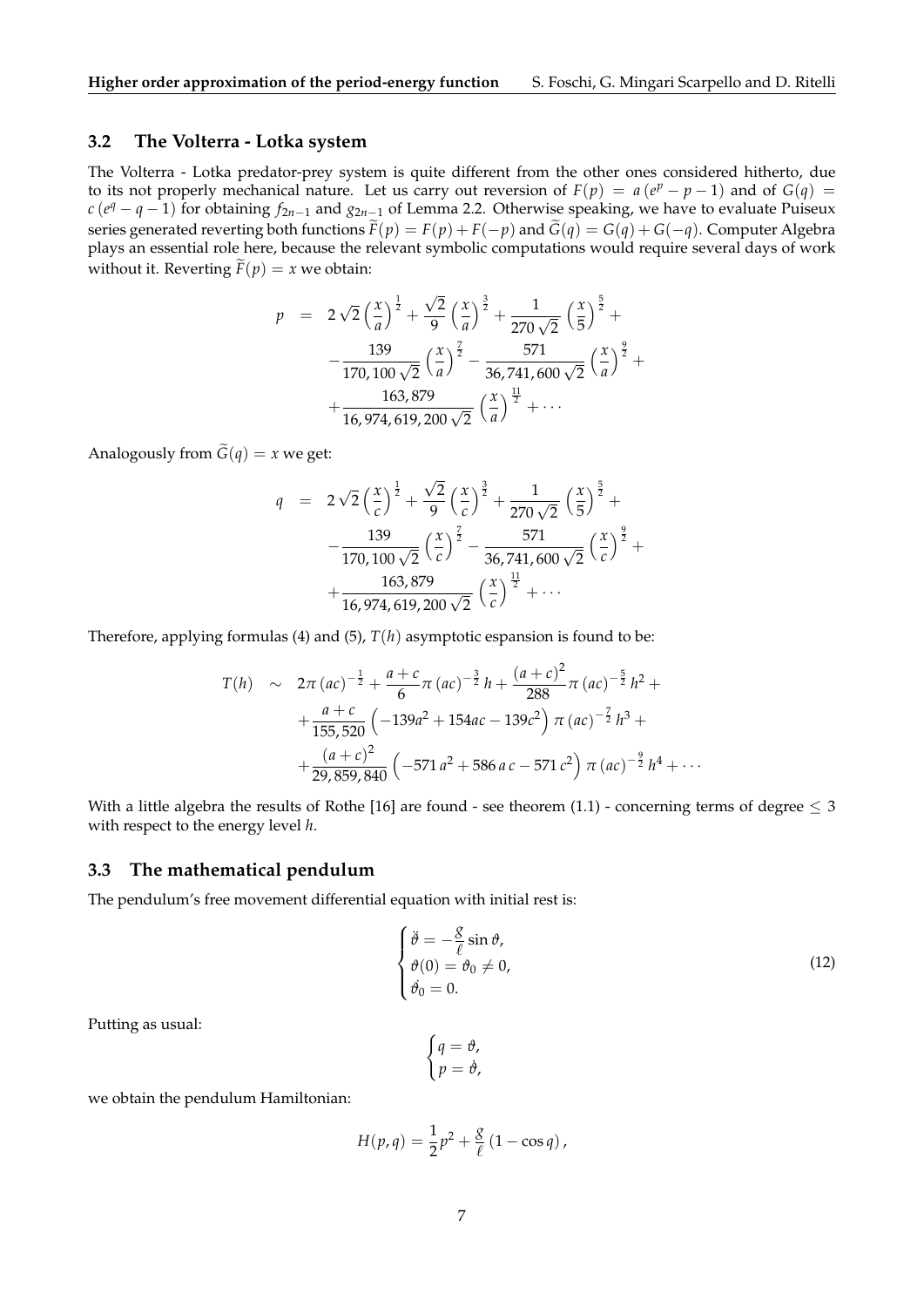which supplies the sistem energy amount as a function of the nonzero initial condition  $\vartheta_0$ :

$$
H(p,q) = 2\frac{g}{\ell} \sin^2 \frac{\theta_0}{2} := h.
$$

The motion period depends on the complete first kind elliptic integral:

$$
T = 4\sqrt{\frac{\ell}{g}} \mathbf{K}\left(\sin\frac{\theta_0}{2}\right). \tag{13}
$$

As a consequence, comparing the expansion of the elliptic integral (13) with that given by our Theorem (1.2), we are going to obtain a remarkable validation of our approach. Let us remember the complete elliptic integral's expansion:

$$
\mathbf{K}\left(\sin\frac{\theta_0}{2}\right) \sim \frac{\pi}{2}\left(1 + \frac{1}{4}\sin^2\frac{\theta_0}{2} + \frac{9}{64}\sin^4\frac{\theta_0}{2} + \frac{25}{256}\sin^6\frac{\theta_0}{2} + \frac{1,225}{16,384}\sin^8\frac{\theta_0}{2} + \frac{3,969}{65,536}\sin^{10}\frac{\theta_0}{2} + \frac{53,361}{1,048,576}\sin^{12}\frac{\theta_0}{2} + \frac{184,041}{4,194,304}\sin^{14}\frac{\theta_0}{2} + \cdots\right).
$$
\n(14)

On the other hand, applying the reversion to  $x = G(q) = \frac{g}{\ell}(1 - \cos q)$ , we obtain:

$$
q = \sqrt{\frac{2\ell}{g}} \left( x^{\frac{1}{2}} + \frac{\ell}{12 g} x^{\frac{3}{2}} + \frac{3 \ell^2}{160 g^2} x^{\frac{5}{2}} + \frac{5 \ell^3}{896 g^3} x^{\frac{7}{2}} + \frac{35 \ell^4}{18,432 g^4} x^{\frac{9}{2}} + \frac{63 \ell^5}{90,112 g^5} x^{\frac{11}{2}} + \frac{231 \ell^6}{851,968 g^6} x^{\frac{13}{2}} + \frac{143 \ell^7}{1,310,720 g^7} x^{\frac{15}{2}} + \cdots \right),
$$

whilst the reversion of  $x = F(p) = \frac{1}{2}p^2$  gives  $p = (2x)^{\frac{1}{2}}$ . Therefore, applying Theorem (1.2) we conclude that period can asymptotically be expanded as a function of the energy level  $h = 2\frac{g}{\ell}$  $\frac{g}{\ell} \sin^2 \frac{\theta_0}{2}$ :

$$
T(h) = \frac{\pi}{2} \sqrt{\frac{\ell}{g}} \left( 4 + \sin^2 \frac{\vartheta_0}{2} + \frac{9}{16} \sin^4 \frac{\vartheta_0}{2} + \frac{25}{64} \sin^6 \frac{\vartheta_0}{2} + \frac{1,225}{4,096} \sin^8 \frac{\vartheta_0}{2} + \frac{3,969}{16,384} \sin^{10} \frac{\vartheta_0}{2} + \frac{53,361}{262,144} \sin^{12} \frac{\vartheta_0}{2} + \frac{184,041}{1,048,576} \sin^{14} \frac{\vartheta_0}{2} + \cdots \right).
$$

Multiplying (14) to  $4\sqrt{\frac{\ell}{g}}$  , the asymptotic expansion supplied by Theorem (1.2) is exactly found. Therefore Theorem (1.2) gives another path for arriving at Legendre's expression of the complete first kind elliptic integral.

### **3.4 Duffing equation**

Let  $\varepsilon > 0$ , then the Duffing equation:

$$
\begin{cases}\n\ddot{x} + x + \varepsilon x^3 = 0, \\
x(0) = a \neq 0, \\
\dot{x}(0) = 0.\n\end{cases}
$$
\n(15)

models free oscillations induced by a non linear elastic element. This equation belongs to systems we are tackling being the Hamiltonian:

$$
H(p,q) = \frac{1}{2}p^2 + \frac{1}{2}q^2 + \frac{1}{4}\epsilon q^4,
$$

uncoupled. The energy level is: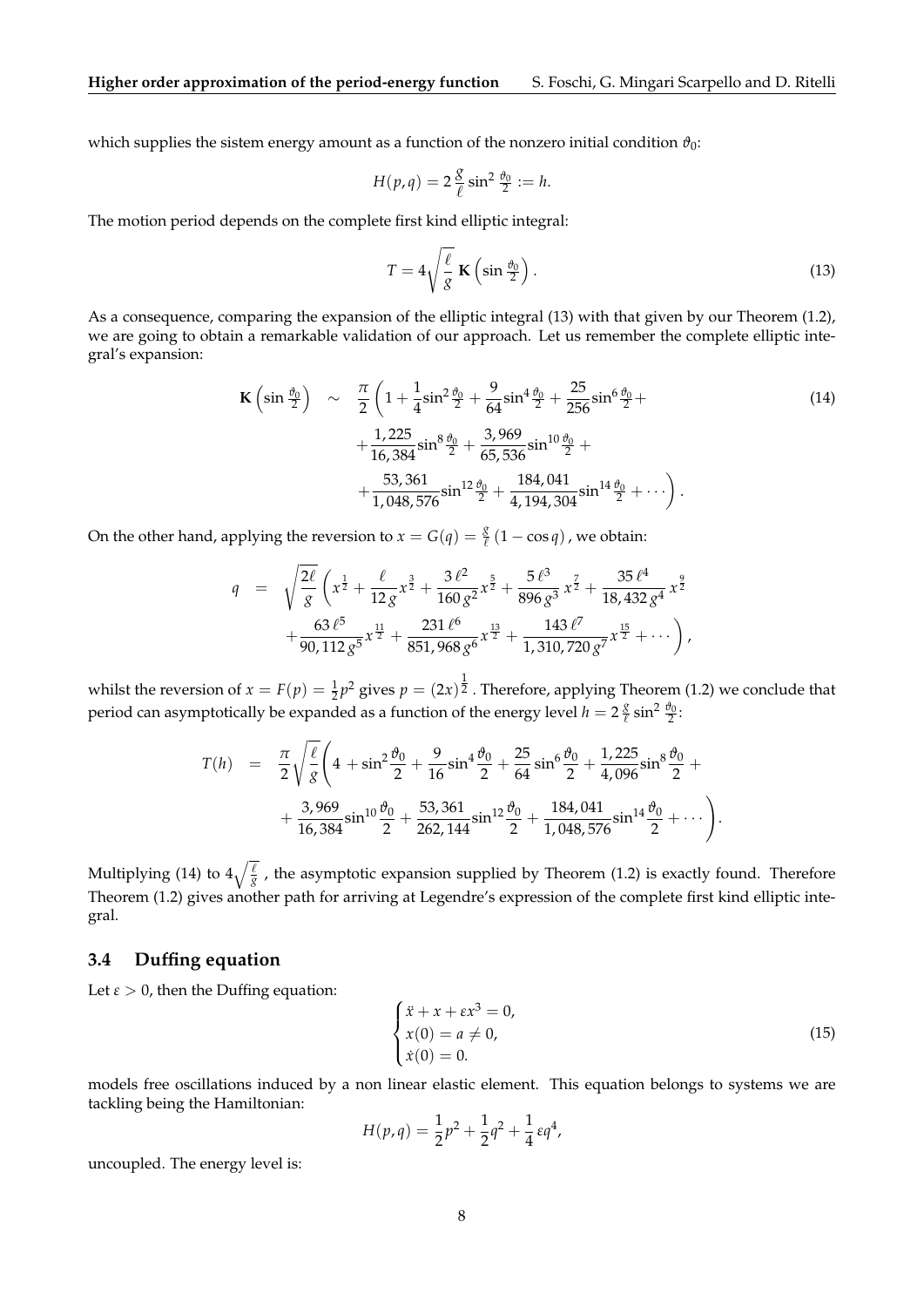$$
H(p,q) = \frac{1}{2}a^2 + \frac{1}{4}\varepsilon a^4 := h.
$$
 (16)

Equation (15) can be integrated via elliptic functions, see [13], and solution's period computed by:

$$
T = \frac{4}{\sqrt{1 + \varepsilon a^2}} \mathbf{K} \left( \frac{\varepsilon a^2}{2 + 2\varepsilon a^2} \right).
$$

Let us remember again the **K** elliptic integral expansion:

$$
\mathbf{K}\left(a\right) \sim \pi \left(\frac{1}{2} + \frac{1}{8}a + \frac{9}{128}a^2 + \frac{25}{512}a^3 + \frac{1,225}{32,768}a^4 + \frac{3,969}{131,072}a^5 + \cdots\right),\,
$$

replacing *a* with *<sup>ε</sup><sup>a</sup>* 2  $\frac{\varepsilon a^2}{2(1+\varepsilon a^2)} \sim \frac{a^2 \varepsilon}{2} - \frac{a^4 \varepsilon^2}{2} + \frac{a^6 \varepsilon^3}{2} - \frac{a^8 \varepsilon^4}{2} + \frac{a^{10} \varepsilon^5}{2} + \cdots$  we get:

$$
\mathbf{K}\left(\frac{\varepsilon a^2}{2(1+\varepsilon a^2)}\right) \sim \frac{\pi}{2} + \frac{a^2 \pi \varepsilon}{16} - \frac{23 a^4 \pi \varepsilon^2}{512} + \frac{137 a^6 \pi \varepsilon^3}{4,096} + \\ -\frac{13,495 a^8 \pi \varepsilon^4}{524,288} + \frac{85,601 a^{10} \pi \varepsilon^5}{4,194,304} + \cdots
$$

and taking into account that:

$$
\frac{4}{\sqrt{1 + \varepsilon a^2}} \sim 4 - 2 a^2 \varepsilon + \frac{3}{2} \varepsilon^2 a^4 - \frac{5}{4} \varepsilon^3 a^6 + \frac{35}{32} \varepsilon^4 a^8 - \frac{63}{64} \varepsilon^5 a^{10} + \cdots
$$

we finally obtain the periodal asymptotic expansion:

$$
T \sim \pi \left( 2 - \frac{3}{4} \epsilon a^2 + \frac{57}{128} \epsilon^2 a^4 - \frac{315}{1,024} \epsilon^3 a^6 + \right. + \frac{30,345}{131,072} \epsilon^4 a^8 - \frac{193,347}{1,048,576} \epsilon^5 a^{10} + \cdots \right). \tag{17}
$$

The reversion of function  $\tilde{G}(q) = G(q) + G(-q) = x$  is:

$$
\sqrt{2}\left(2\,x^{\frac{1}{2}}-2\,\epsilon\,x^{\frac{3}{2}}+\frac{7}{4}\omega^2x^{\frac{5}{2}}\,-\frac{33}{8}\,\epsilon^3x^{\frac{7}{2}}+\frac{715}{64}\,\epsilon^4x^{\frac{9}{2}}+\cdots\right).
$$

Then Theorem (1.2) gives period asymptotic expansion:

$$
T(h) \sim \pi \left( 2 - \frac{3}{2} \varepsilon h + \frac{105}{32} \varepsilon^2 h^2 - \frac{1,155}{128} \varepsilon^3 h^3 + \frac{225,225}{8,192} \varepsilon^4 h^4 - \frac{2,909,907}{32,768} \varepsilon^5 h^5 + \cdots \right).
$$
\n
$$
(18)
$$

Replacing the *h* value given by (16) in (18), neglecting the *a* powers of exponent > 10, we will find (17) again. Therefore we checked once more that the period approximation supplied by Theorem (1.2), agrees with otherwise computed results.

#### **3.5 Elastic wire-mass system**

Let us take the Hamiltonian:

$$
H(p,q) = \frac{1}{2m}p^{2} + \left(\frac{1-2b}{2} - \frac{-2b-2bq^{2} + \sqrt{1+q^{2}} + q^{2}\sqrt{1+q^{2}}}{2\sqrt{1+q^{2}}}\right)\omega^{2},
$$

introduced in [1] with  $m > 0$ ,  $b > 1$  and  $\omega^2 = \frac{k}{m}$ . Such a system consists of a particle of mass *m* flowing frictionless along a direction *Ox*, under the continuous effect of an elastic wire of constant *k* linking it to a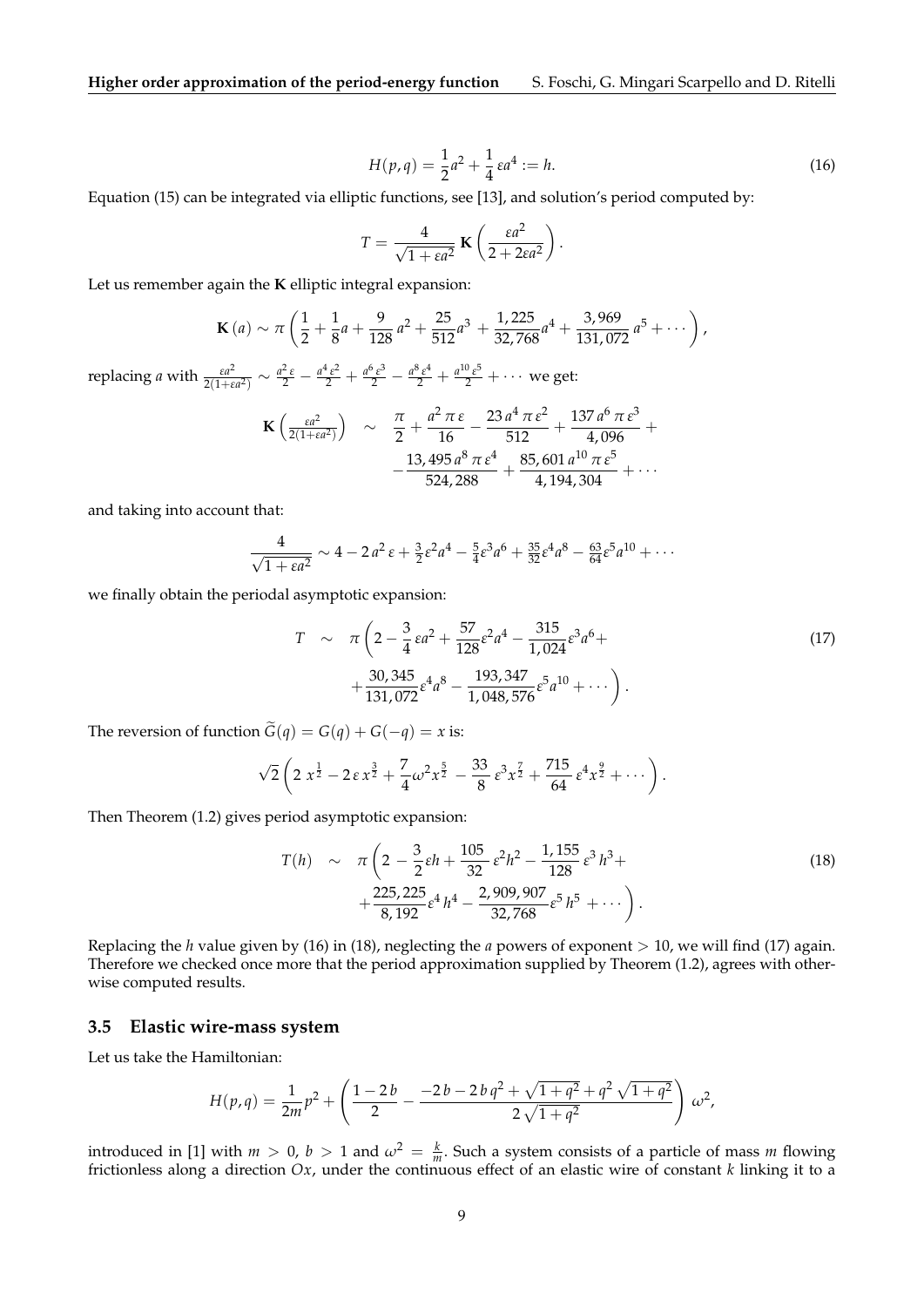fixed point belonging to the vertical axis *Oy* at height 1. Assumption *b* > 1 ensures system periodic behaviour, implying *G*(*q*) have a minimum at the origin. Nevertheless its oscillation period - as far as we are concerned - cannot be expressed even through special functions. Theorem (1.2) being highly general, makes up for the lack, supplying period function asymptotically via reversion:

$$
T(h) \sim \pi \left( \frac{2}{(b-1)^{\frac{1}{2}}} + \frac{3b}{4(b-1)^{\frac{5}{2}}} + \frac{15(b-8)b}{128(b-1)^{\frac{9}{2}}} + \frac{35b(b^2 - 8b + 40)}{1,024(b-1)^{\frac{13}{2}}} + \cdots \right).
$$

# **4 Conclusions**

By Theorem (1.2) the energy-period functions of a broad class of Hamiltonian systems are allowed to be expanded asymptotically for a wide class of single - degree of freedom non dissipative Hamiltonian systems.

It has been validated with some Hamiltonian systems otherwise known.

It is true that uniform convergency of the power series obtained via our asymptotic expansion can be deemed *true* being the energy - period function coming from an integration. Nevertheless, a direct proof of it is highly difficult being the power series coefficients determined by two reversions and then usual methods for checking the uniform convergency are out of practice.

The example of the wire-mass system fully explains the power of our approach which enables to obtainunder our assumptions-the oscillation period expansion even for those systems whose time equation cannot be integrated in closed form.

All the relevant symbolic computations described throughout this paper have been performed by means of *Mathematica* R version 4.1 of Wolfram Research implemented on PowerPC Apple, processor G4, 733 MHz.

#### **acknowledgements**

Research supported by MURST grant: *Metodi matematici in economia*

## **References**

- [1] Bellomo, N., Preziosi, L. and Romano, A. *Mechanics and dynamical systems with Mathematica* (R), Birkhäuser, Boston 2000.
- [2] Chicone, C. and Jacobs, M. 'Bifurcation of critical periods for plane vector fields', Trans. Am. Math. Soc. **312** (1989), 433-486.
- [3] Chicone, C. 'The Monotonicity of the Period Funcion for Planar Hamiltonian Vector Fields', J. Differential Equations **69**, (1987), 310-321.
- [4] Cima, A., Gasul, A. and Mañosas, F. 'Period Function for a Class of Hamiltonian Systems', J. Differential Equations **168**, (2000) 180-199.
- [5] Cima, A., Mañosas, F. and Villadeprat, J. 'Isochronicity for Several Classes of Hamiltonian Systems', J. Differential Equations **157**, (1999), 373-413.
- [6] Compton, E.T. *Asymptotic Expansions*, Cambridge University Press, Cambridge, 1965.
- [7] Coppel, W. A. and Gavrilov, L. 'The period of a Hamiltonian quadratic system', Diff. Int. Eq. **6**, (1993), 1357-1365.
- [8] Erdèlyi, A. *Asymptotic Expansions*, Dover, New York, 1956.
- [9] Gasull, A., Guillamon, A., Mañosa, V. and Mañosas, F. 'The Period Function for Hamiltonian Systems with Homogeneous Nonlinearities', J. Differential Equations **139**, (1997), 237-260.